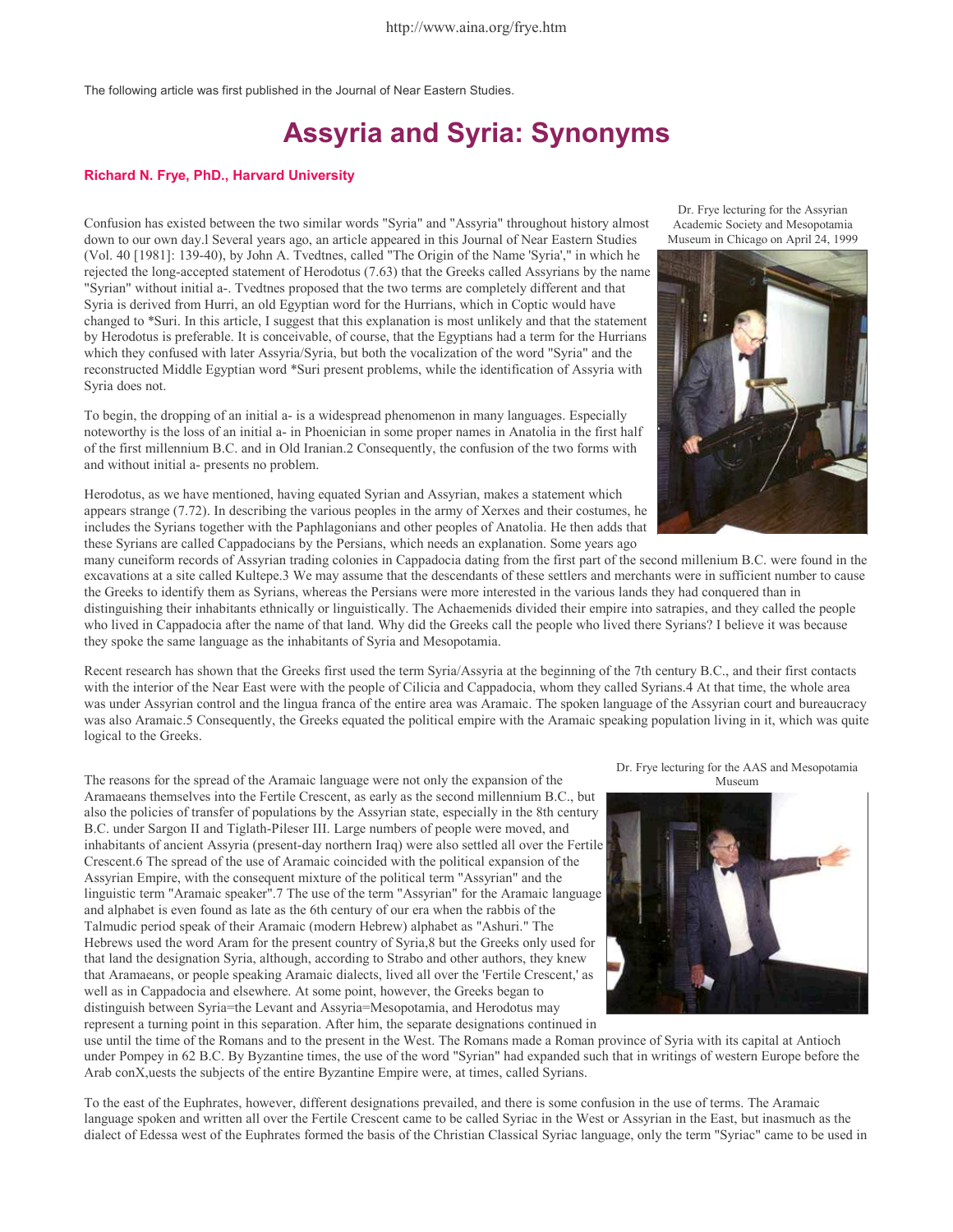# http://www.aina.org/frye.htm

the West, rather than "Assyriac." The latter, or rather different forms with prefixed a-, however, was used by the people of the East, especially by the Armenians who had an extensive written literature. For exarnple, we find in the history of Agathangelos (56 century) the expression "the Asori language," which is Classical Syriac.lø According to Diodorus Siculus (Roman History 9.23), after Alexander the Great, a satrap of Armenia called Orontes sent a letter to the Macedonian general Eumenes which was written in Syrian characters (Syriois). This was Aramaic, of course, later called Syrian by the Romans and Assyrian by the Armenians. The use of both terms, with and without a-. is found in writings of authors living to the west of the Euphrates. In the 2nd century A.D., the satirist Lucian of Samosata reputedly wrote a book in Greek De Syria Dea [The Syrian goddess], which has survived. It contains interesting passages relevant to the usage of the terms "Syrian" and "Assyrian."

The author says (par. 1): "I who write (this) am Assyrian." Later (par.11), he says, "he calls the people of Syria by the term Assyrian," and (par. 15), "he came to Syria, but the people beyond the Euphrates did not receive him" (cf. also pars. 23 and 59). Macrobius, a writer of the 5th century and a pagan, wrote a book called Saturnalia which recalled antiquity and themes of Virgil in reaction against the Christian spirit of his day. In this book  $(1.23.14-16)$ , he speaks of the cult in which the Assyrii (i.e., Syrians) dedicated offerings to the sun in the village of Heliopolis (modern Baalbek). This off-hand usage of Assyrian for Syrian by Macrobius indicates that the two forms, with and without a-, were in use, even for inhabitants of the baqaC Valley in modern Lebanon. The Armenian author Moses of Chorene (perhaps 8th century) in his history of the Armenians uses "Asori" and "Chaldaean" as synonyms, and he uses "Asori" for the Syriac language.1l It is fascinating to observe that the classical Armenian word for the present country of Syria is AsorikC, and the ancient Parthian word for the Roman province of Syria is "sswrys".l2 Perhaps the Armenian form is derived from the Parthian. It seems clear that the general terms "Assyrian" and "Syrian" were regarded as synonyms not only in early times but late into the medieval period by at least some people in the East.

Dr. Frye lecturing in Chicago

The Arab conquests brought a new term into the Near East, for the Arabs called the land of present-day Syria al-Sham. In western writings, however, the terms "Syria" and "Syriac language" continued in use. What did the Neo-Syrian Aramaic-speaking Christians in the Near East call themselves in the Middle Ages? Michael the Jacobite patriarch of Antioch (1166-99) wrote that inhabitants of the land to

the west of the Euphrates River were properly called Syrians, and by analogy, all those who speak the same language, which he calls Aramaic (Srmy~), both east and west of the Euphrates to the bordeers of Persia, are called Syrians.l3 He continues that the basis of the Syriac language, i.e., Aramaic, is from Edessa (Urfa). Even more interesting is his remark (vol. 1, p. 32) giving the names of peoples who possessed writing, among them are SiwryS d hywn swryyS, "Assyrians," i.e., "Syrians," by which presumably he means the ancient Assyrians, whom he identifies with his contemporary speakers of Syriac. This book by a learned native speaker shows the continuous equating of the terms "Syrian" and "Assyrian" for many Eastern Christians.

The Carmelites in Iran, much later in the 17th century, were also not consistent in their usage of the terms "Syrian" and "Assyrian." We find in their writings the terms "Jacobite Syrian," "Eastern Assyrian," "Chaldaean," "Syrian," and ''Assyrian.''l4 One may say that the words were used almost interchangeably, and the assertion by some that the word "Assyrian" was a creation of Westerners in the eighteenth or 19th century is surely incorrect.l5

The connection of the word "Assyrian" with the empires of ancient Assyria, on the other hand, probably was emphasized by Western missionaries and was then eagerly accepted by many eastern Neo-Syriac speaking Christians. The discoveries of ancient Assyrian sites and cuneiform records about the rulers of ancient Assyria stimulated interest among local Christians who had only heard about Assyrian kings from the Bible. This modern history of the usage of "Assyrian," however is not our concern here. The early historical record of the usage of "Assyrian/Syrian" shows two facts clearly, first, confusion in Western usage between Syria for the western part of the Fertile Crescent, and Assyria for the ancient land east of the Euphrates, and, second, the Eastern usage, which did not differentiate between the two except under Western influence or for other external reasons. The Easterners retained historical usage of their own until the modern period. Archaeological discoveries of the end of the l9th century together with the adoption of Western terms, particularly from the period of post-World War I colonial mandates, when terminology was fixed according to Western usage, changed the old Eastern usage.

At the present, the term "Neo-Syriac" or "Neo-Aramaic" is used by linguists for the language in its spoken form in dialects such as those in Tur Abdm, Urmia, MalCula, or wherever the language may be spoken. Some of those speakers of Neo-Syriac who live or lived in present-day Iraq or Iran prefer to call themselves Assyrians to distinguish themselves from the inhabitants of present-day Syria. They are not wrong in this designation, or in claiming descent from the ancient Assyrians, who had adopted the Aramaic, or the Syriac language, as it was later called in Christian times, as their everyday tongue. Just as modern Egyptians, although they speak Arabic, claim to be descended from the ancient Egyptians, or some inhabitants of Anatolia, although they speak Turkish, claim descent from the Hittites or other ancient peoples of Asia Minor, so the modern Assyrians, with more justification, since their language is a Semitic tongue related to ancient Assyrian, claim descent

Dr. Frye's lecture audience



from ancient Assyrians; and history is more the record of what people believe than the mere recording of events.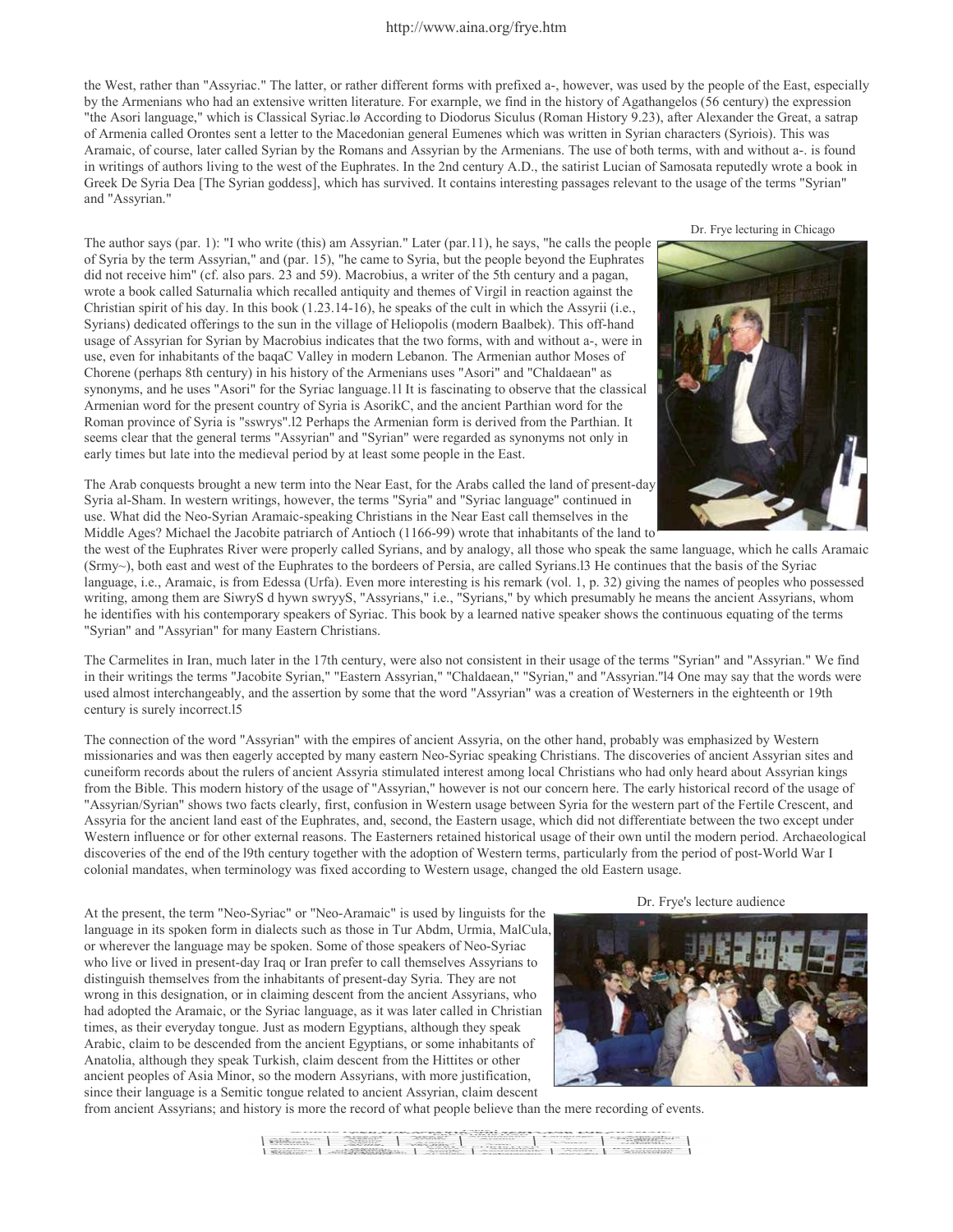#### http://www.aina.org/frye.htm

#### Table 1

#### WORDS USED FOR ASSYRIA AND SYRIA AND THE ARAMAIC LANGUAGE IN THE ANCIENT NEAR EAST

## PRE-CHRISTIAN

|                | Area of<br>Assyria             | Area of<br>Syria                        | Aramaeans      | Language                     | Area of<br>Mesopotamia |
|----------------|--------------------------------|-----------------------------------------|----------------|------------------------------|------------------------|
| Akkadian       | Aššur                          | Arame                                   | Aramu          | ?                            | No general<br>term     |
| Old<br>Persian | Athura                         |                                         |                |                              | Babiruš                |
| Hebrew         | Aššur                          | Aram                                    |                | $\partial_r \partial_{mylS}$ | Aram<br>Naharaim       |
| Aramaic        | At <sup>c</sup> ura<br>(Asura) | $\partial$ abr hhr $\partial$<br>(Aram) | $\sigma_{rmy}$ |                              |                        |

#### **EARLY CHRISTIAN**

| Syriac         | $At^c$ ur/<br>Hadevab          | Suriya              | Aramiya                  | swryy <sup>3</sup> | <b>Bet Aramaye</b>     |
|----------------|--------------------------------|---------------------|--------------------------|--------------------|------------------------|
| Armenia<br>n   | Norshirakan                    | Asorik <sup>c</sup> | Asorestanik <sup>c</sup> | Asori              | Asorestan              |
| Mid<br>Persian | Nodšahrakān/<br>Notardaširakān | Suriya              |                          |                    | Suristan/<br>Asuristan |
| Arabic         | Al-Jazira                      | Al-Shām             | Nabataeans               | Survāni            |                        |

Note: later names for the land of present-day Syria, borrowed from Greek or Latin, such as later Hebrew swryh are not cited here.

# **Endnotes**

1 The origin of the name Assur/Ast sur, and the complicated relations between deity and town, not to mention the expansion of the term to include a land area cannot be discussed here.

2 See P. Kretschmer, "Nochmals die Hypachaer und Alaksandus," Glotta 24 (1932): 218-19, a section entitled "Der Abfall des anlautenden A: Kleinasiatischer Eigennamen." Many Iranian languages exhibit the same phenomenon. See E. Herzfeld, The Persian Empire (Wiesbaden. 1968), pp.306-7.

3 See Seton Lloyd. Early Anatolia (London. 1956), pp. l 12-26.

4 See the extensive study by P. R. Helms, "Greeks in the Neo-Assyrian Levant and 'Assyria' in Early Greek Writers" (Ph.D. diss., University of Pemnsylvania, 1980), esp. pp. 236-39, 280-94, and 304. The Greeks got the name "Assyria/Syria," with -ss- for s-, from the Cappadocians, while the Aramaeans called Assyria by the dialect name AtCura, whence Old Persian Athura. The term "Chaldaean" comes from a tribe of Aramaeans who settled mostly in southern Mesopotamia.

5 Beginning with the reign of Assurnasirpal in the 96 century B.C., and an ever accelerating pace until Esarhaddon and Assurbanipal in the 76 century, more and more people in cities such as Nineveh and Arbela spoke Aramaic. Even lower classes, except for peasants in out-of-the-way villages, all over the area of modern northern Iraq, knew little or no Assyrian but spoke Aramaic. Probably bilingualism was more common as one went up the social ladder, with dialects of the court, the army, etc. It should be noted that Esarhaddon's mother was an Aramaean (as Hayim Tadmor pointed out to me). Even though the Greeks used the form Syrian, they also knew the form Assyrian, and this must have been confusing, as it was to the Romans as a glance at the Thesaurus linguae latinae 1.940 shows.

6 See Oded Bustenay, Mass Deportations and Deportees in the Neo-Assyrian Empire (Wiesbaden, 1979),pp.116-35.

7 As late as Pliny (6.30.117) we find: "The whole of Mesopotamia once belonged to the Assyrians." It is difficult to determine how the inhabitants of the Assyrian Empire were designated and differentiated, whether as nise mat Assur, "the people of Assyria," or mare mat Assur, "natives of Assur," or simply the term asibu, "inhabitant."

8 In the Bible, the Ararnaeans and their land Aram are usually associated with the Syria of today, but in the title of Psalm 60, the expression "Aram Naharaim" is found, meaning Mesopotamia. For the Greeks, it is insufficient to refer to a letter of Themistocles where Ararnaic is referred to as Assyria grammata; cf. C. Nylander, "Assyria rrammata: Remarks on the 215t Letter of Themistocles," OpusculaStheniensia 8 (1968): 122-36.

9 See J. Bury, ed., The Cambridge Medieval History, vol.2 (Cambridge, 1936), p.l56.

10 Agathangelos, History of the Armenians ed. Robert M. Thompson (Albany, 1976), p. 375.

11 Moses KhorenatsCi, History of the Armenians, trans. Robert W. Thompson (Cambridge, Mass., 1978), pp.67 and 94.